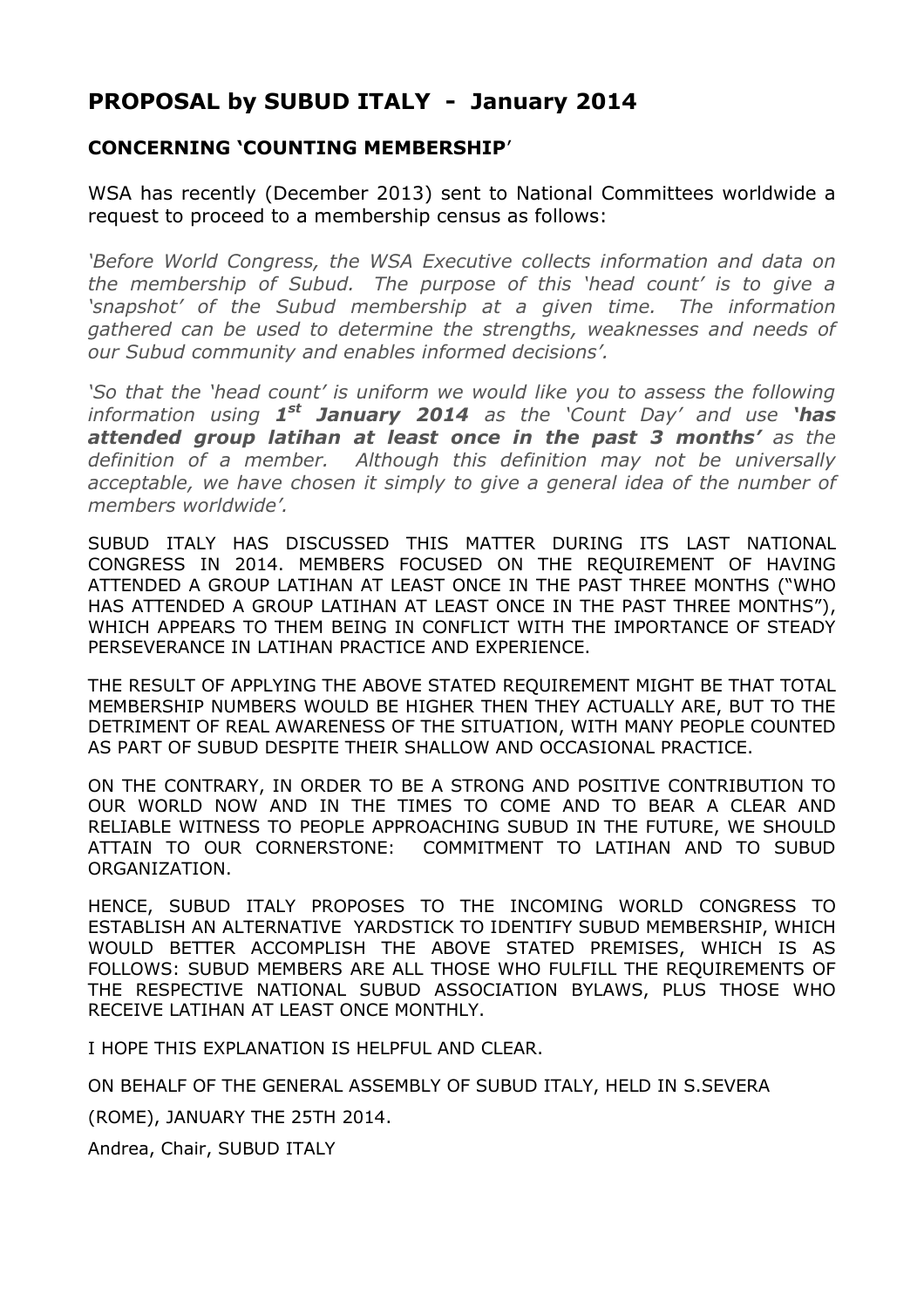# **PROPOSAL by SUBUD ITALY - January 2014**

#### **CONCERNING 'WSA MEMBER COUNTRIES**'

As stated by World Subud Association (WSA), the current criteria for WSA Membership are as follows:

- *• At least 10 Subud members;*
- *• Is able to form a National Committee, minimum requirements are: National Chair, Committee Councillor and 2 Kejiwaan Councillors;*
- *• Agrees to accept the by-laws and objectives of the WSA;*
- *• Pays minimum membership fee of USD 1 (currently being reviewed).*

SINCE IN THE PRESENT TIME THERE ARE SOME SMALL-SIZED COUNTRIES, COUNTING ON A VERY SMALL MEMBERSHIP, IT SEEMS IMPORTANT TO SAFEGUARD THE OPPORTUNITY FOR THEM TO FEEL THEMSELVES TO BE FULL CLAIMED AS A PART OF THE BROTHERHOOD, SUBUD ITALY SUGGESTS THE FOLLOWING ADJUSTMENTS TO THE ABOVE STATED CRITERIA:

- At least 6 Subud members;
- Is able to form a National Committee, with a National Chair and two Kejiwaan Councillors;
- Agrees to accept the by-laws and objectives of the WSA;
- Pays minimum membership fee of USD 1 (currently being reviewed).

I HOPE THIS EXPLANATION IS HELPFUL AND CLEAR.

ON BEHALF OF THE GENERAL ASSEMBLY OF SUBUD ITALY, HELD IN S.SEVERA (ROME), JANUARY THE 25TH 2014.

Andrea, Chair, SUBUD ITALY

## **PROPOSAL by SUBUD ITALY - January 2014**

### **CONCERNING 'LOCATION OF EXECUTIVE COUNCIL OF WSA (FORMER 'ISC')**'

DEAR BROTHERS AND SISTERS,

SUBUD ITALY, AFTER DEBATING AND VOTING THIS ISSUE DURING ITS NATIONAL CONGRESS, PROPOSES THAT THE EXECUTIVE COUNCIL OF WSA BE LOCATED IN THE SAME COUNTRY WERE IT WILL BE CELEBRATED THE NEXT WORLD CONGRESS.

IS TO SAY THAT THE SEAT OF THE EXECUTIVE COUNCIL WILL CHANGE EVERY FOUR YEARS SETTLING ITSELF CLOSER TO WORLD'S CONGRESS